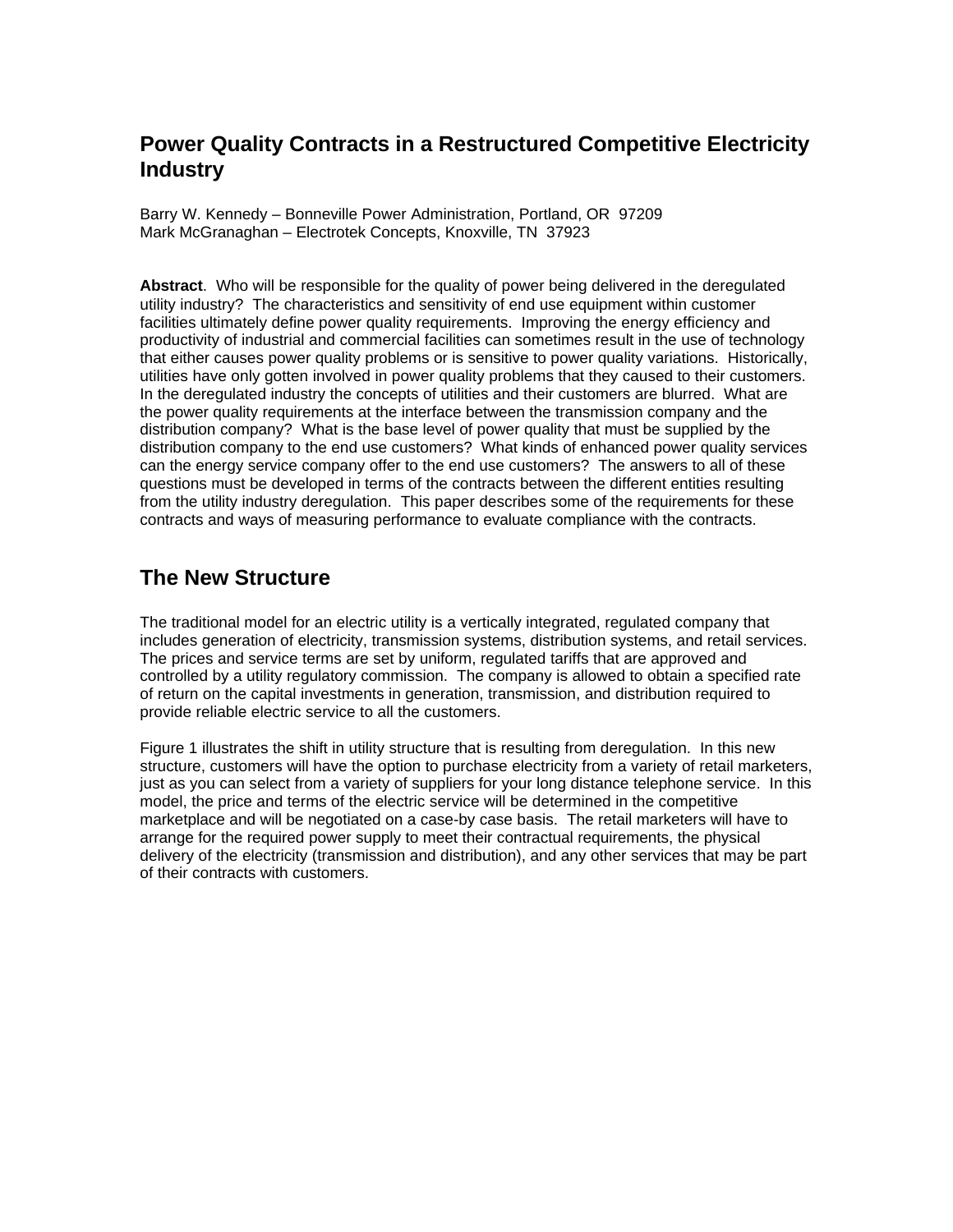**Functional business types**

**Regional Transmission Network Operators (TRNSCOs) Operators (TRNSCOs) Power Production Companies Power Production Companies (GENCOs or IPPs) (GENCOs or IPPs) Bulk Power Traders (POWERCOs) ( ) Distribution System Operators (DISTCOs) (DISTCOs) Retail Power Marketers (RETAILCOs) ( ) Energy Service Companies (ESCOs) (ESCOs) Disaggregation and industry restructuring Generation Transmission Distribution Customer service Traditional vertically integrated electric utility monopoly in a competitive market**

*Figure 1. Changes in the utility industry structure resulting from deregulation and competition.*

The retail marketer is just one of the separate entities that results from the restructuring. Power production companies (GENCOs or IPPs) will sell power in contracts to bulk power traders. Regional transmission network operators (TRANSCOs) will provide transmission access to get the power to the distribution systems supplying the customers. Finally, distribution companies (DISTCOs) will provide the final delivery of the electricity to individual end use customers. These distribution companies, or lines companies, will likely still be the sole provider of delivery services and the access charges and terms for these services will probably still be regulated.

One interesting result of the new structure is the opportunity for unbundled customer services as new revenue producing opportunities. Utilities are creating unregulated subsidiaries at a tremendous pace in order to tap this potential market for customer services. These business could be part of the retail energy marketing business or they can be separate energy service companies (ESCOs). Evaluation of power quality concerns and implementation of power quality improvement technologies are very clear opportunities for these businesses. Note that these businesses do not hava any geographic boundaries. When technologies and expertise are developed to offer a range of services, the services can be offered worldwide, not just in a traditional service territory. Power quality enhancement is one of these services.

This new model for the electric utility industry creates many needs for contracts between the different entities involved. The contracts will have to address issues of reliability and power quality, as well as the obvious issues of prices and delivery requirements.

# **Power Quality and Reliability**

Obviously, reliability will be a key issue in this restructured utility industry. We must not allow the introduction of competition to create disincentives for maintaining a reliable electric system. In fact, there is significant discussion of performance-based rate structures for the distribution companies or lines companies. But what is reliability?

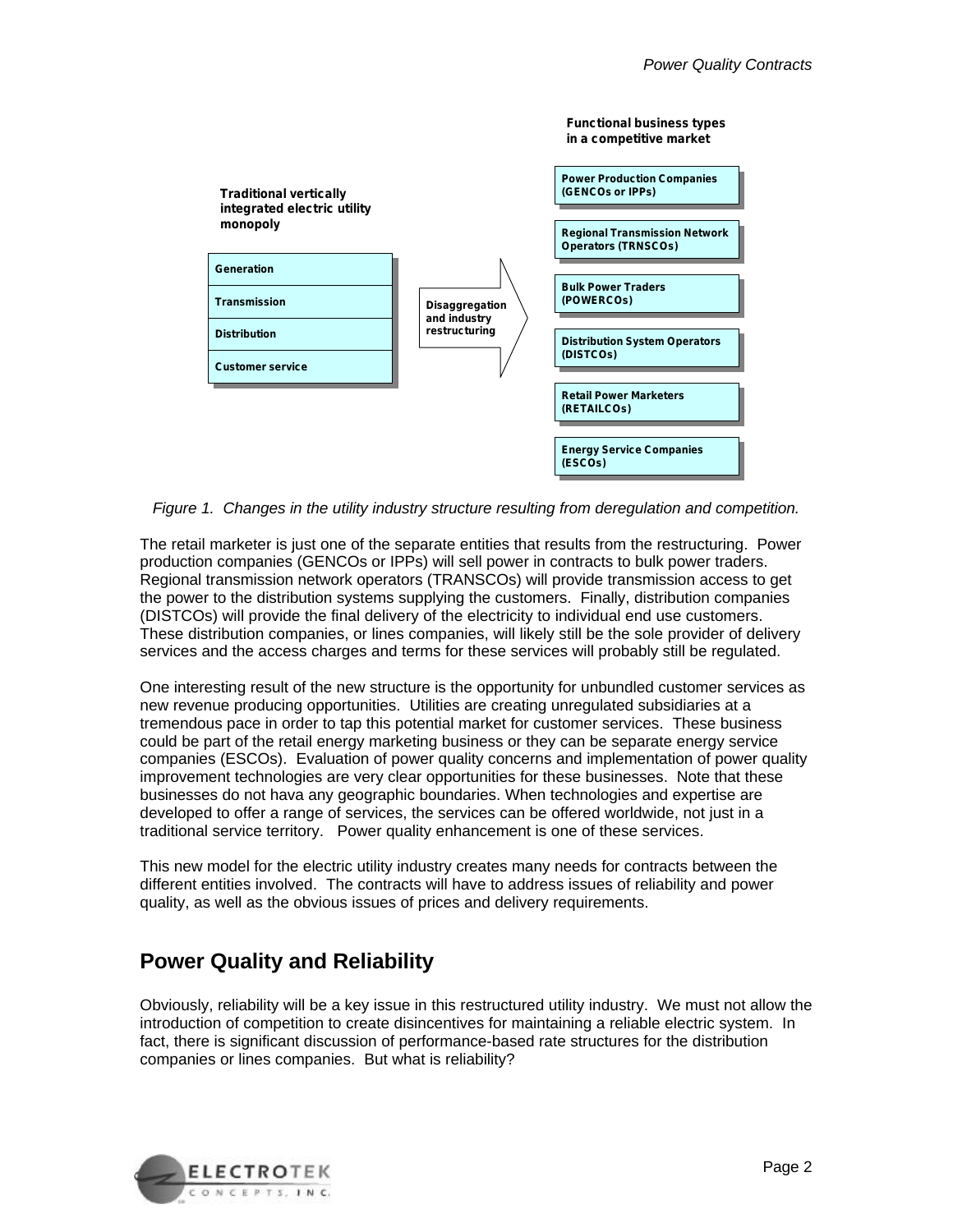As competition takes hold, defining reliability and standardizing methods of reporting will be one of the most important tasks facing industry regulators. Methods for characterizing all power quality variations are needed so that system performance can be described in a consistent manner from one utility to another and one system to another. Electric utilities already have standardized *reliability indices* that are used to report on system performance. These indices are based on sustained interruptions that last longer than a certain period (1-5 minutes, depending on the state and the utility). However, there are many power quality variations other than sustained interruptions which can cause misoperation of customer equipment. These include sags, swells, harmonic distortion, transient overvoltages, and steady-state voltage variations (see Table 1).

| Example Waveshape<br>or RMS variation | <b>Power Quality</b><br>Variation and<br>Category           | Method of<br>Characterizing                                                                                       | <b>Typical</b><br>Causes                                                                                                                        | Example<br>Power<br>Conditioning<br>Solutions                                                                                        |
|---------------------------------------|-------------------------------------------------------------|-------------------------------------------------------------------------------------------------------------------|-------------------------------------------------------------------------------------------------------------------------------------------------|--------------------------------------------------------------------------------------------------------------------------------------|
|                                       | Impulsive<br>Transients<br>Transient<br>Disturbance         | Peak magnitude<br>Rise time<br>Duration                                                                           | Lightning<br>$\bullet$<br>$\bullet$<br>Electro-Static<br>Discharge<br>$\bullet$<br><b>Load Switching</b><br>Capacitor<br>$\bullet$<br>Switching | <b>Surge Arresters</b><br><b>Filters</b><br>$\bullet$<br>Isolation<br>Transformers                                                   |
|                                       | Oscillatory<br>Transients<br>Transient<br>Disturbance       | Waveforms<br>$\bullet$<br>Peak Magnitude<br>Frequency<br>Components                                               | Line/Cable<br>$\bullet$<br>Switching<br>Capacitor<br>Switching<br><b>Load Switching</b><br>$\bullet$                                            | <b>Surge Arresters</b><br><b>Filters</b><br>Isolation<br>$\bullet$<br>Transformers                                                   |
|                                       | Sags/Swells<br><b>RMS Disturbance</b>                       | RMS versus time<br>$\bullet$<br>Magnitude<br>$\bullet$<br>Duration                                                | Remote System<br>$\bullet$<br>$\bullet$<br>Faults                                                                                               | Ferroresonant<br>$\bullet$<br><b>Transformers</b><br><b>Energy Storage</b><br>Technologies<br><b>UPS</b>                             |
|                                       | Interruptions<br><b>RMS Disturbance</b>                     | Duration                                                                                                          | <b>System Protection</b><br>$\bullet$<br><b>Breakers</b><br>$\bullet$<br>$\bullet$<br><b>Fuses</b><br>Maintenance<br>$\bullet$                  | <b>Energy Storage</b><br>$\bullet$<br>Technologies<br><b>UPS</b><br>$\bullet$<br>Backup<br>$\bullet$<br>Generators                   |
|                                       | Undervoltages/<br>Overvoltages<br>Steady-State<br>Variation | RMS versus Time<br>$\bullet$<br><b>Statistics</b>                                                                 | Motor Starting<br>$\bullet$<br>$\bullet$<br><b>Load Variations</b><br>Load Dropping<br>$\bullet$                                                | Voltage<br>Regulators<br>Ferroresonant<br>Transformers                                                                               |
|                                       | <b>Harmonic Distortion</b><br>Steady-State<br>Variation     | Harmonic<br>$\bullet$<br>Spectrum<br><b>Total Harmonic</b><br><b>Distortion</b><br><b>Statistics</b><br>$\bullet$ | Nonlinear Loads<br>$\bullet$<br>$\bullet$<br>System<br>Resonance                                                                                | $\bullet$<br>Active or Passive<br><b>Filters</b><br>Transformers with<br>$\bullet$<br>cancellation or<br>zero sequence<br>components |
| MMMM                                  | Voltage Flicker<br>Steady-State<br>Variation                | Variation<br>Magnitude<br>Frequency of<br>Occurrence<br>Modulation<br>Frequency                                   | <b>Intermittent Loads</b><br>$\bullet$<br>$\bullet$<br><b>Motor Starting</b><br>Arc Furnaces<br>$\bullet$                                       | Static Var<br>$\bullet$<br><b>Systems</b>                                                                                            |

*Table 1: Summary of Power Quality Variation Categories*

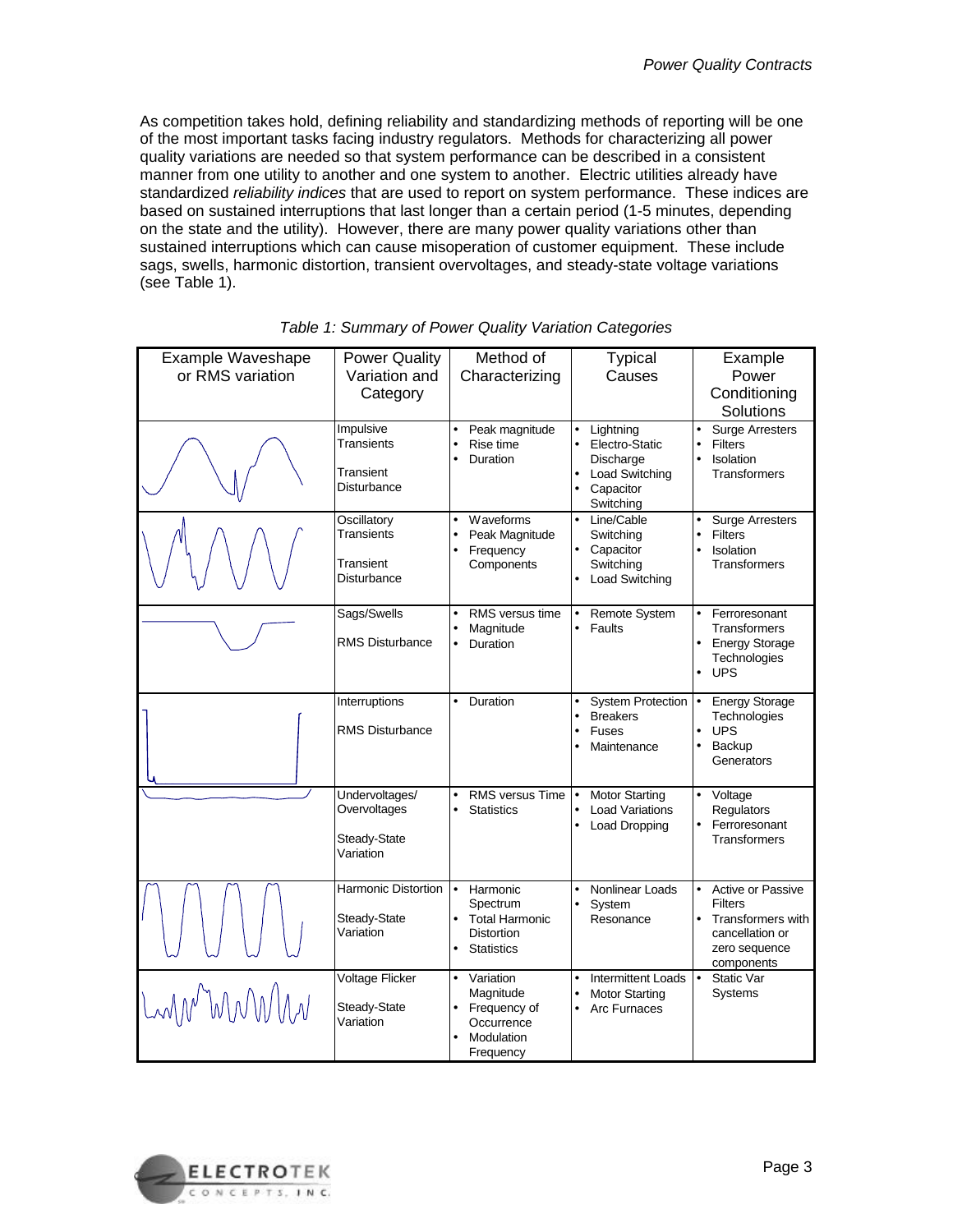The Electric Power Research Institute (EPRI) has been developing a set of indices which provide a more complete picture of system performance to address the broader definition of reliability. All or some subset of these indices can be used in contracts between suppliers and customers or between companies representing different parts of the system (e.g. transmission and distribution) to define expected system performance. The extent of the system being evaluated will depend on the particular agreement being evaluated (see Figure 2).



*Figure 2. Application of Reliability/Power Quality Indices at Different Levels of the System*

One of the most important indices relates to the system voltage sag performance. Voltage sags are typically the most important power quality variations affecting industrial and commercial customers. The IEEE Gold Book (Standard 493-1990) already includes voltage sags in the definition of reliability:

*Economic evaluation of reliability begins with the establishment of an interruption definition. Such a definition specifies the magnitude of the voltage dip and the minimum duration of such a reduced-voltage period that results in a loss of production or other function of the plant process.*

The most basic index for voltage sag performance is the *System Average RMS (Variation) Frequency Indexvoltage (SARFIx). SARFIx* represents the average number of *specified* shortduration rms variation events that occurred over the monitoring period per customer served from the assessed system. For *SARFIx*, the specified disturbances are those rms variations with a voltage magnitude less than *x* for voltage drops or a magnitude greater than *x* for voltage increases. *SARFIx* is defined by equation 1.

$$
SARFI_x = \frac{\sum N_i}{N_T} \tag{1}
$$

where

 $X \equiv$  rms voltage threshold;

possible values - 140, 120, 110, 90, 80, 70, 50, and 10

 $N_i$  ≡ number of customers experiencing voltage deviations with magnitudes above *X* % for  $X > 100$  or below  $X$  % for  $X < 100$  due to event *i* 

 $N_T$  ≡ number of customers served from the section of the system to be assessed

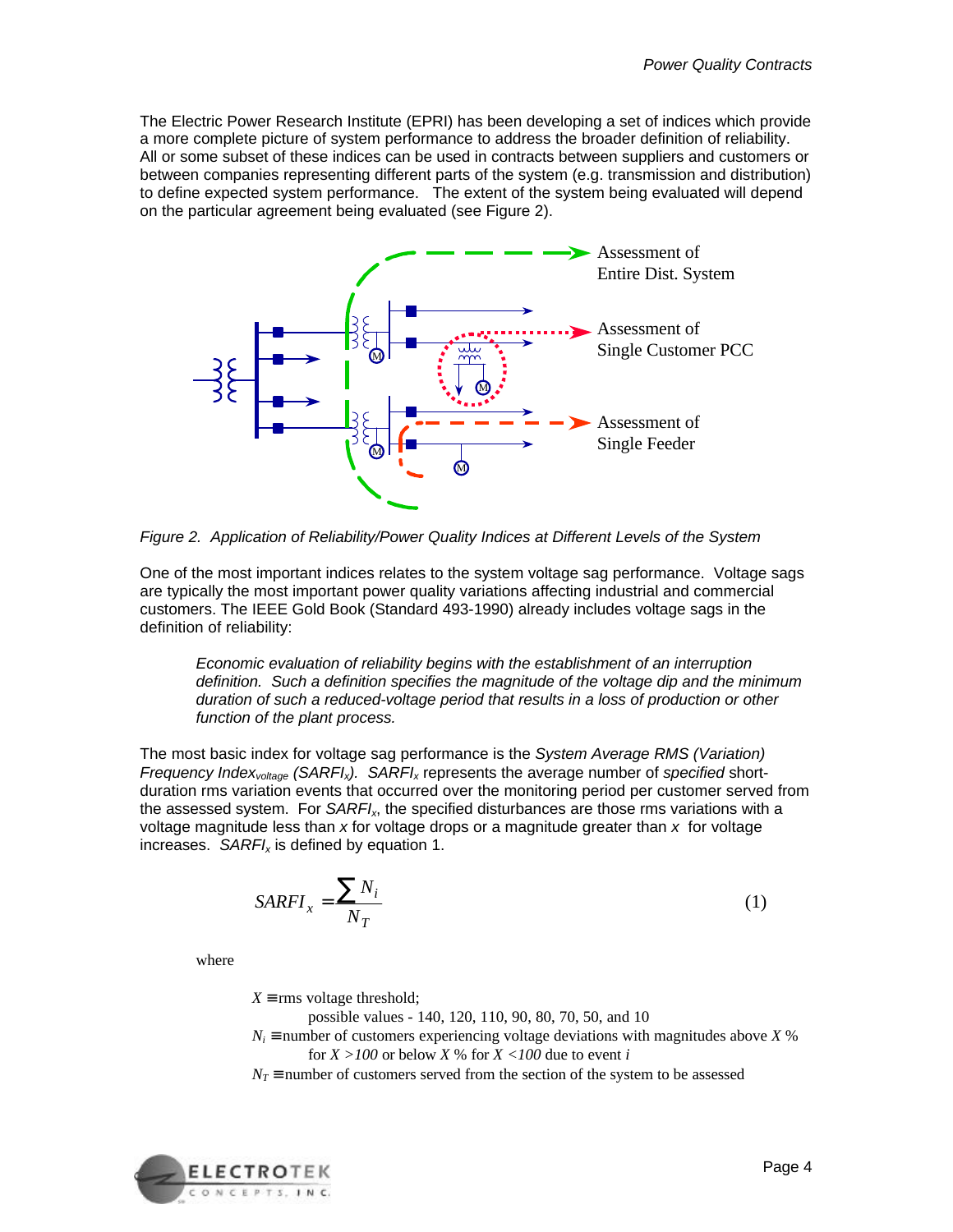*SARFIx* is calculated in a similar manner as the System Average Interruption Frequency Index (SAIFI) value that many utilities have calculated for years (proposed IEEE Standard P1366). The two indices are, however, quite different. *SARFIX* assesses system performance with regard to short-duration rms variations, whereas, SAIFI assesses only sustained interruptions. *SARFI<sup>X</sup>* can be used to assess the frequency of occurrence of sags, swells, and short-duration interruptions. Furthermore, the inclusion of the index threshold value, *x*, provides a means for assessing sags and swells of varying magnitudes. For example, *SARFI70* represents the average number of sags below 70% experienced by the average customer served from the assessed system.

SARFI can be broken down into sub-indices by the causes of the events or by the durations of the events. For instance, it may be useful to define an index related to voltage sags that are caused by lightning-induced faults. Indices have been defined for subcategories associated with instantaneous, momentary, and temporary voltage sags, as defined in IEEE 1159.

It is also useful to introduce the concept of aggregated events. Multiple voltage sags often occur together due to reclosing operations of breakers and characteristics of distribution faults. Once a customer process is impacted by a voltage sag, the subsequent sags are often less important. To account for this effect, *SARFIx* uses an aggregate event method that results in only one count for multiple sags within a one minute period (aggregation period).

These indices can be estimated based on historical fault performance of transmission and distribution lines but system monitoring is required for accurate assessment of performance at specific system locations. Many utilities (Consolidated Edison, United Illuminating, Northeast Utilities, San Diego Gas & Electric, TVA, Entergy, Baltimore Gas & Electric) have already installed extensive monitoring systems to help characterize system performance on a continuous basis. Detroit Edison and Consumers Power have installed monitoring systems to track performance at specific customers (automotive plants) as part of the contractual requirements associated with serving these customers.

The information obtained using these indices can be valuable for many different purposes. For instance, United Illuminating (UI) has installed power quality monitoring at 92% of their distribution substations and will have all the substations monitored by the end of this quarter. Data from the monitoring is available in real time to customer engineers, protection engineers, and operations engineers through the UI network. The data is used to calculate performance indices that become part of monthly and quarterly reports. SARFI is included as one of UI's company performance drivers along with SAIFI, SAIDI, and CAIDI (interruption-based indices). SARFI-based ranking of substations is used for prioritizing expansion and maintenance. If  $SARFI<sub>90</sub>$  exceeds specified thresholds in any period, a PQ investigation is recommended. In the future, steady state performance indices (voltage regulation, unbalance, harmonics) will also be included.

Other indices are also being defined to characterize steady state voltage regulation, unbalance, flicker levels, harmonic distortion (voltage and current), and transient disturbance performance. Steady state variations are characterized by statistical distributions that define the percentage of time the values are within specified ranges. The 99% and 95% probability levels for these distributions provide good indices for evaluation. Disturbances, like voltage sags and transients, are characterized by the expected number of events per period of time that exceed specified thresholds. Different thresholds are used for different applications.

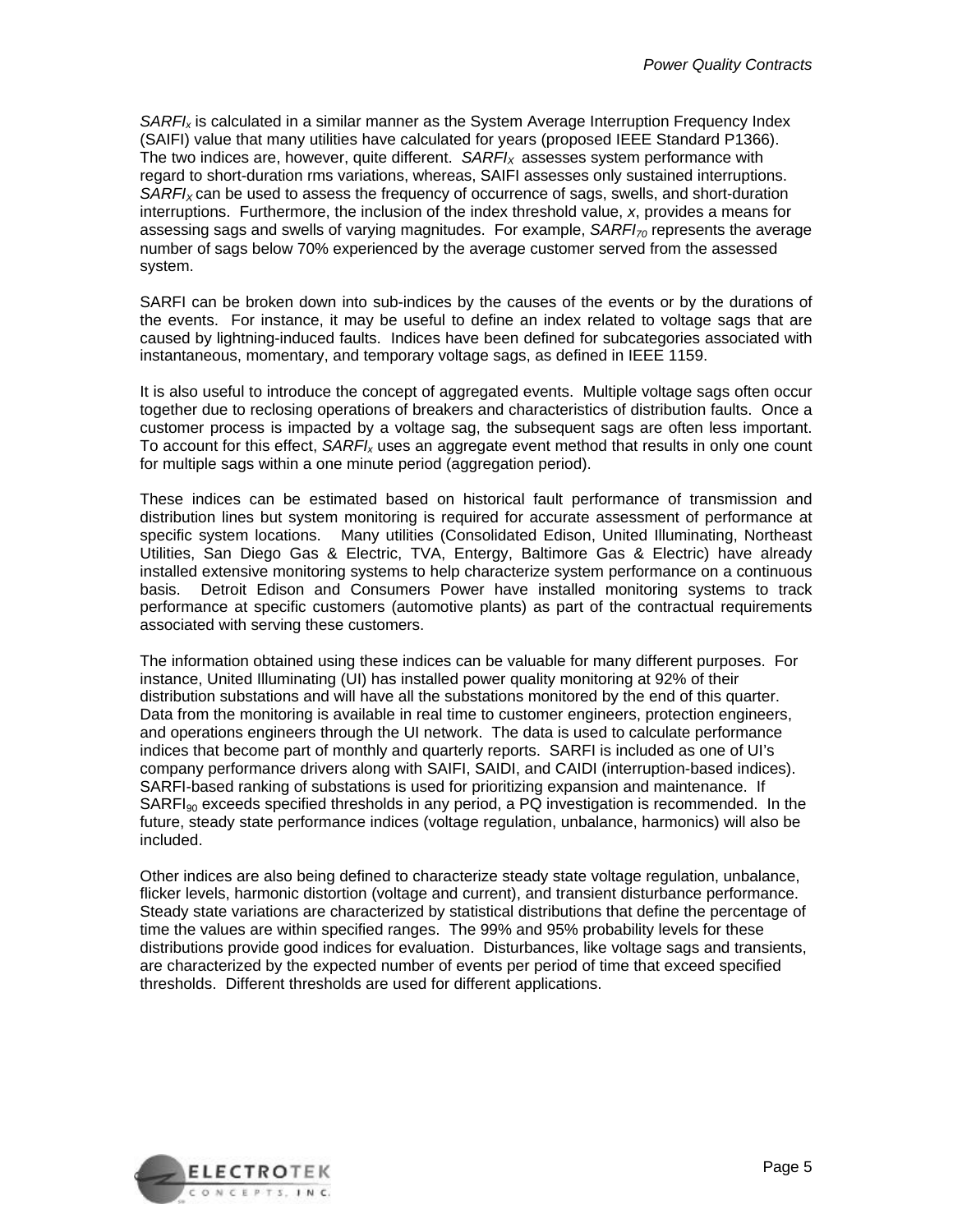# **Requirements for Power Quality Contracts**

The requirements of particular power quality contracts and the concerns that must be addressed will depend on the parties involved and the characteristics of the system. These are typical areas that will be addressed in a power quality contract:

- Reliability/power quality concerns to be evaluated
- Performance indices to be used
- Expected level of performance (baseline)
- Penalty for performance outside the expected level and/or incentives for performance better than the expected level (financial penalties, performance-based rates, shared savings, etc.)
- Measurement/calculation methods to verify performance
- Responsibilities for each party in achieving the desired performance
- Responsibilities of the parties for resolving problems

In this section, the most important concerns that should be addressed are summarized for each type of contract. Under each concern, important factors that should be included in the contract are described. Figure 3 illustrates some of the important relationships where power quality considerations will be included in the contracts.



*Figure 3. Power quality contracts in the new electric utility industry structure.*

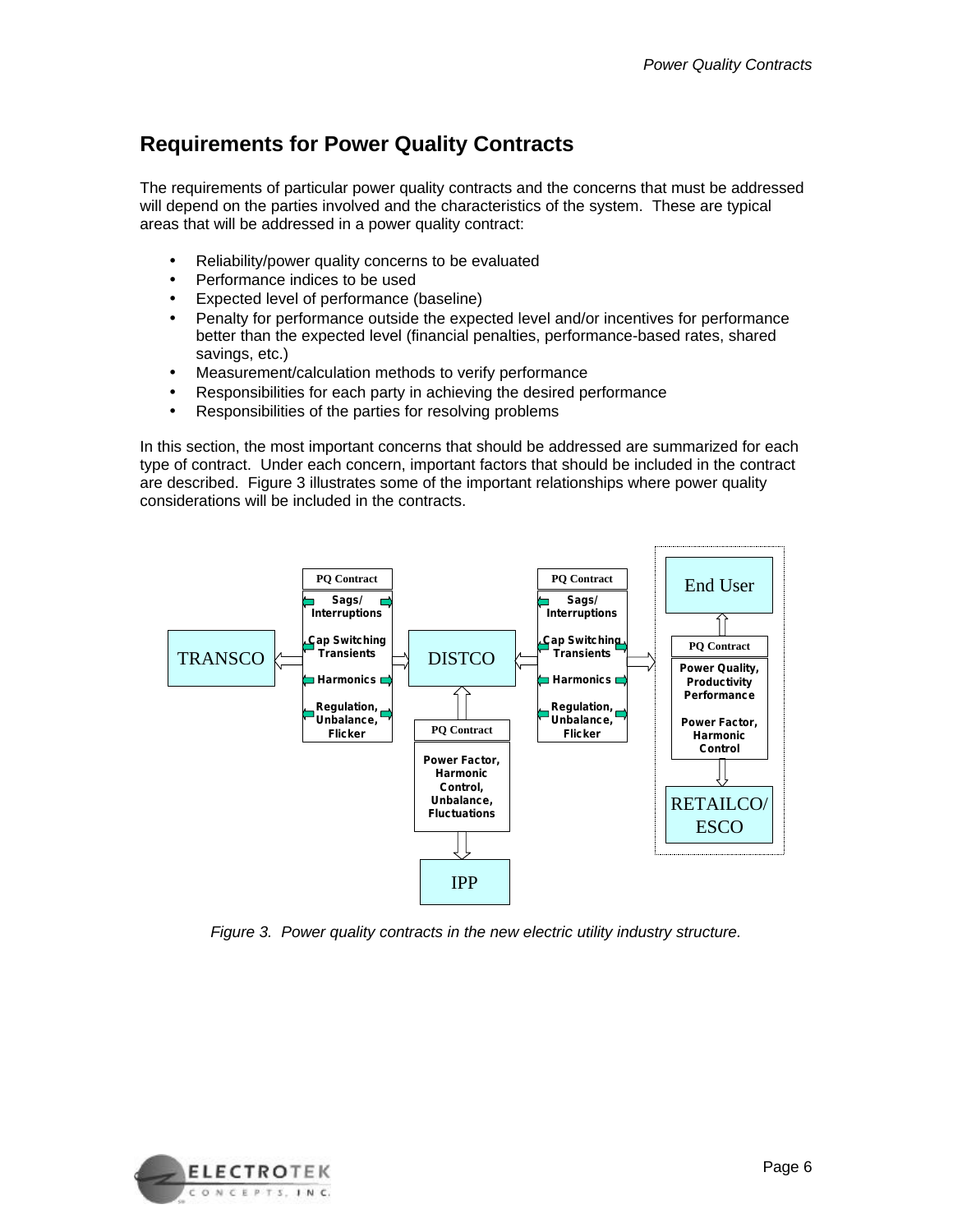## *Contracts between TRANSCO and DISTCO or Direct Serve Customer*

Contracts between transmission companies and distribution companies (or large direct serve customers) will define the power quality requirements and responsibilities at the distribution substation interface between the two systems.

#### **Voltage Regulation, Unbalance, Flicker.**

The steady state characteristics of the voltage being supplied by the transmission system should be described. Responsibilities for the voltage regulation between the two companies will be defined. Control of flicker levels requires limits on both parties. The supplying transmission system is responsible for the overall flicker levels in the voltage. However, the distribution company or the direct serve customer is responsible for controlling fluctuating load characteristics. This is particularly important for contracts between the transmission company and a large arc furnace customer.

#### **Harmonic Distortion.**

The transmission supply company is responsible for the quality of the voltage being supplied. The distribution company or end use customer is responsible for the harmonic loading of their system. This will typically be defined in terms of harmonic current limits at the point of common coupling, as described in IEEE 519-1992 or similar standard.

#### **Transient Voltages.**

Many utilities are applying capacitor banks at the transmission level for system voltage support and to improve power transfer capabilities. Switching these capacitor banks creates transient voltages that can impact distribution systems and end use customers due to magnification or sensitive loads. This problem was encountered in England after deregulation and there was no definition of responsibility for controlling the transient voltages. The transmission company declared that the transient voltages were not excessive and the distribution companies that served the customers declared that the transients causing the problem were being created on the transmission system. With integrated utilities in the United States, these problems are usually solved with switching control in the transmission capacitor banks (synchronous closing or closing resistors). Requirements for control of switching transients should be defined at the point of common coupling (the supply substation) in a power quality contract. Transients from capacitor switching should be limited to very low levels (e.g. less than 1.1 pu) at this point due to their potential for causing problems at lower voltages.

#### **Voltage Sags and Interruptions**

Expected voltage sag and interruption performance at the point of common coupling should be defined. It is important to recognize that voltage sags can be caused by faults on the transmission system or faults on the downline distribution system. Contracts that include voltage sag limits between utilities and large customers supplied from the transmission system have already been implemented by Detroit Edison, Consumers Power, and Centerior Electric with the large automotive manufacturing companies. Payments or rate structures that provide compensation for voltage sag and interruption performance outside of the specified levels should be defined.

### *Contracts between DISTCO and End Users (or End User Representative)*

The power quality requirements at the point of common coupling between the distribution system and end use customers must be defined. In some cases, the end user may be a customer of the distribution company. In other cases, the end user may be represented by a retail marketer or an energy service company. The basic power quality requirements at this interface will probably be defined by regulations. However, opportunities for performance-based rates or enhanced power quality service from the distribution system will create the need for more creative contracts.

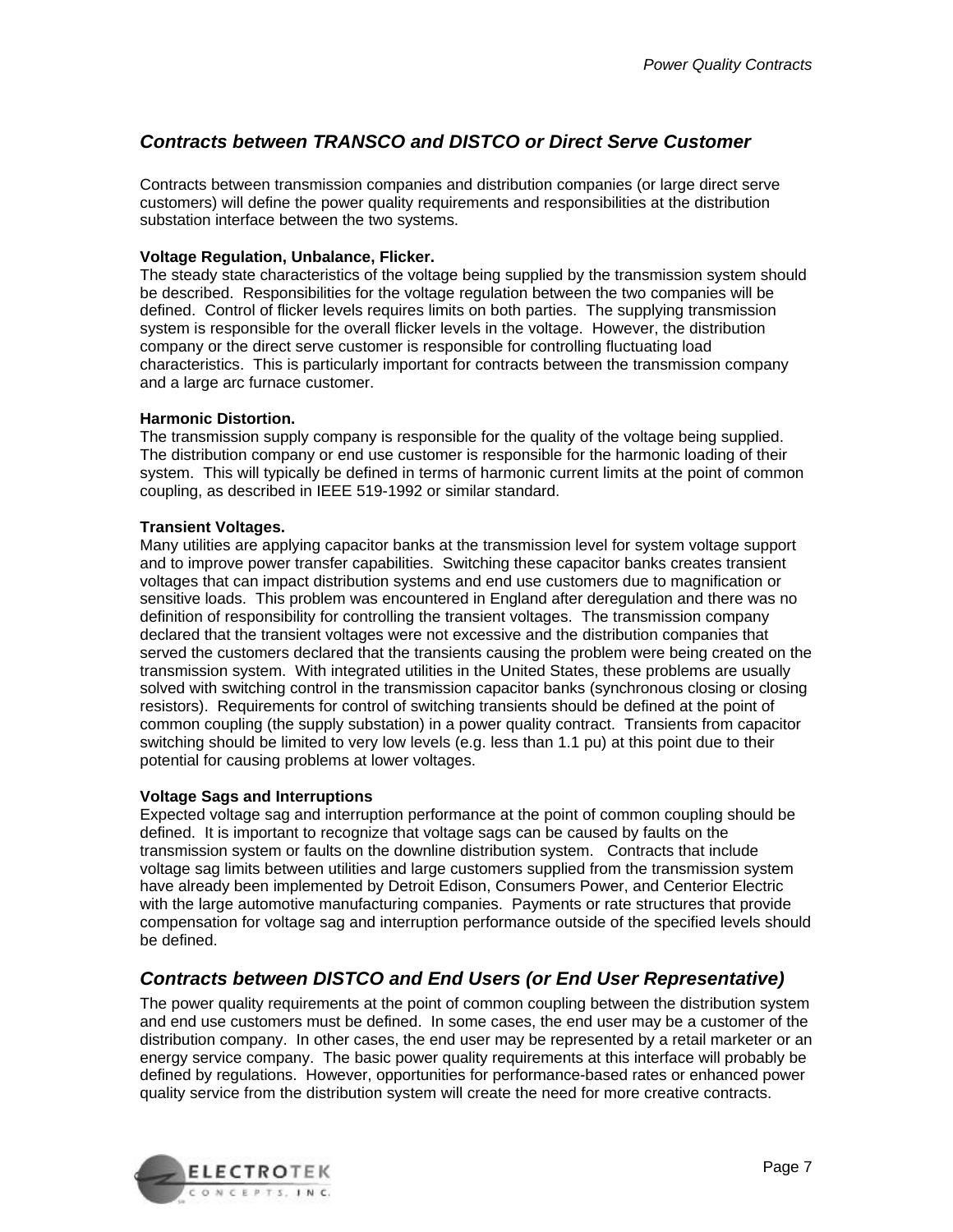#### **Voltage Regulation, Unbalance, Flicker.**

These steady state characteristics of the voltage being supplied will be defined. Customer requirements to control fluctuating loads, unbalanced loads, and motor starting will be part of this contract.

#### **Harmonic Distortion.**

IEEE 519-1992 describes the split of responsibility between the customer and the distribution system supplier in controlling harmonic distortion levels. The distribution company is responsible for the voltage distortion and the customer is responsible for harmonic currents being created by nonlinear loads within the facility.

#### **Transient Voltages.**

Capacitor switching transients could be important due to their impact on sensitive loads. The distribution system supplier should control the capacitor switching transient magnitudes but the customer should be responsible for avoiding magnification problems created by power factor correction capacitors within the facility. Basic requirements and responsibilities for surge suppression should also be defined to avoid problems with high frequency transients associated with lightning.

#### **Voltage Sags and Interruptions**

The contract should define expected voltage sag and interruption performance. This is an area where enhanced performance options may be offered in cases where it may be more economical to improve performance through modifications or power conditioning equipment applied at the distribution system level.

### *Contracts between RETAILCO or ESCO and End User*

The retail energy marketer or the energy service company will have separate contracts with the end use customers. These contracts may be much more creative and complicated than the contract that defines the basic distribution company interface with the customer. The energy service company may offer a whole range of services for improving the power quality, efficiency, and productivity that dictate the contract requirements. A couple of categories that are of particular interest are discussed here.

#### **Enhanced Power Quality Requirements to Improve Productivity.**

At this level, the power quality requirements must be defined in terms of the characteristics of the equipment being used within the facility. The power quality may be defined in terms of the performance of the process, rather than the electrical characteristics of the voltage and the current. The energy service company can take responsibility for the interface with the distribution company and provide the necessary power conditioning to assure proper operation of the facility. Payment terms for this power quality guarantee can be in terms of shared savings from improved productivity (similar to many contracts that specify payments to energy service companies from the shared savings of energy efficiency improvements) or they can be fixed payments based on the power quality improvement requirements.

#### **Power Factor and Harmonic Control.**

The supplying distribution system will have requirements for harmonic control that must be met by the customer. The tariffs for the distribution system supply will probably also include power factor penalties. The retail energy marketer or the energy service company will have to deal with these requirements, possibly integrating harmonic control and power factor correction with power conditioning equipment for voltage sag and transient control.

### *Contracts between DISTCO and Small IPP*

Deregulation also creates more opportunities for small independent power producers (IPPs) to generate and sell electricity. Many of these smaller producers may be located on distribution

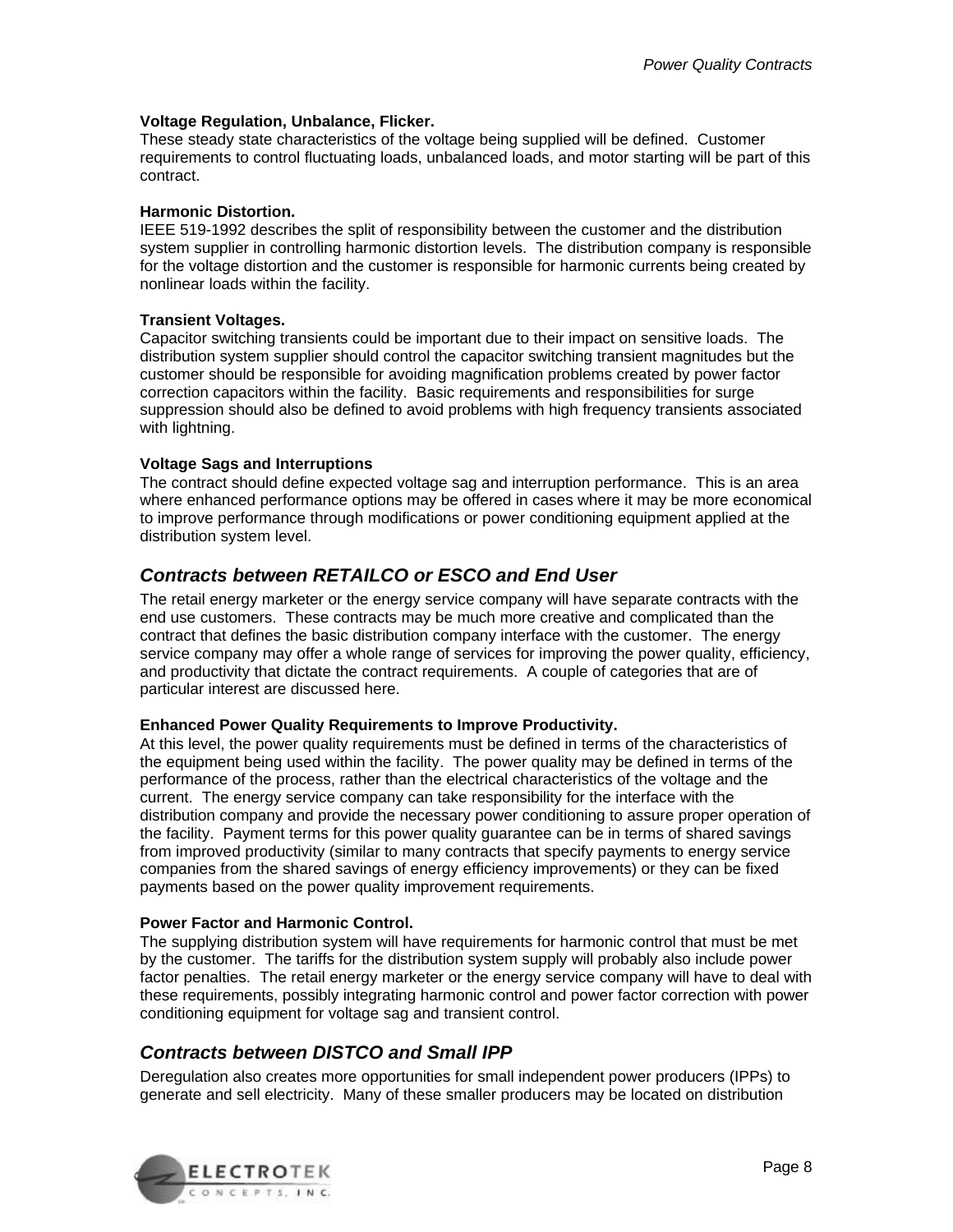systems, creating a need to define the power quality requirements for this interface (along with protection and reliability requirements). The power quality contracts will define the expected power quality that the IPP can expect at the interface (similar to the contract with end users) and will define the requirements for the IPP in terms of the quality of the generated power. Important areas to consider for the IPP requirements are the power fluctuations (e.g. startup for motor/generator systems, power fluctuations for wind or photovoltaic systems), harmonic characteristics of the generated current, power factor characteristics, balance.

# **Monitoring and Analysis to Evaluate Compliance**

Power quality contracts will require some means of evaluating compliance. This will usually involve a combination of system monitoring and analytical tools. System monitoring is required to accurately assess system performance but this is just one of the important objectives for a system monitoring project.

- 1. **Monitoring to characterize system performance.** This is the most general requirement. System performance must first be determined to establish baseline power quality levels. System characterization is a *proactive* approach to power quality monitoring. Once baseline characteristics are determined, ongoing performance measurements are used to identify problem areas and assure that adequate performance is maintained.
- 2. **Monitoring to characterize specific problems.** Many power quality service departments or plant managers solve problems by performing short-term monitoring at specific customers or at difficult loads. This is a *reactive* mode of power quality monitoring, but it frequently identifies the cause of equipment incompatibility which is the first step to a solution.
- 3. **Monitoring as part of an enhanced power quality service.** Enhanced power quality services will be part of the service offerings of many retail marketers (RETAILCOs) and energy service companies (ESCOs). Performance-based rates may also be built into the contracts with distribution companies (DISTCOs) or transmission companies (TRANSCOs). One of these services would be to offer differentiated levels of power quality to match the needs of specific customers. A provider and customer can together achieve this goal by modifying the power system or by installing equipment within the customer's premises. In either case, monitoring becomes essential to establish the benchmarks for the differentiated service and to verify that the supplier achieves contracted levels of power quality.

### *Equipment Requirements*

The monitoring equipment requirements will depend on the specific power quality variations that must be characterized to evaluate system performance. Some important requirements are summarized as a function of the type of power quality variation in Table 2.

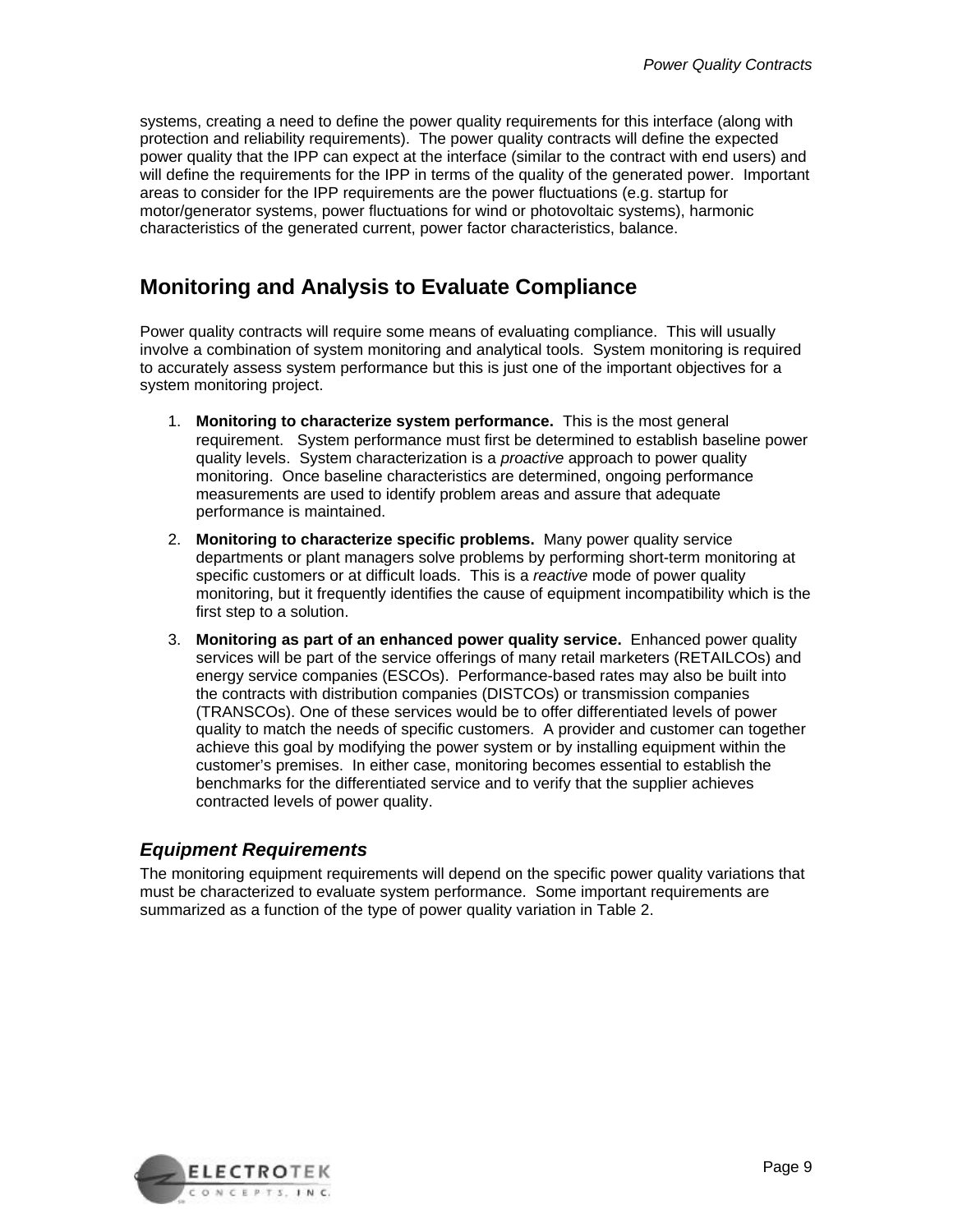| Concern                                                      | <b>Instrument/Software</b><br><b>Measurement and Control</b>                                                                                                                                                     | <b>Instrument/Software</b><br><b>Analysis and Display</b>                                 |  |  |
|--------------------------------------------------------------|------------------------------------------------------------------------------------------------------------------------------------------------------------------------------------------------------------------|-------------------------------------------------------------------------------------------|--|--|
| Harmonic<br>Levels                                           | voltage and current<br>$\bullet$<br>three-phase<br>single-phase acceptable for<br>balanced three-phase loads<br>waveform sampling<br>$\bullet$<br>configurable periodicity<br>synchronized sampling<br>$\bullet$ | FFT capability<br>$\bullet$<br>Trending<br>waveform and spectral plots                    |  |  |
| Long Term<br>Voltage<br>Variations                           | three-phase voltage<br>rms sampling<br>configurable periodicity                                                                                                                                                  | trending<br>$\bullet$<br>magnitude versus duration<br>plots                               |  |  |
| <b>Short Term</b><br>Voltage<br>Variations,<br>Interruptions | three-phase voltage<br>rms sampling<br>configurable threshold level<br>one cycle rms resolution<br>$\bullet$                                                                                                     | magnitude versus duration<br>$\bullet$<br>plots                                           |  |  |
| Low Frequency<br><b>Transients</b>                           | three-phase voltage and current<br>Waveform sampling<br>٠<br>frequency response $\geq$ 5 kHz<br>configurable threshold level<br>$\bullet$                                                                        | waveform plots showing pre-<br>$\bullet$<br>event and recovery                            |  |  |
| <b>High Frequency</b><br><b>Transients</b>                   | three-phase voltage & current<br>frequency response $\geq 1$ MHz<br>impulse peak and width<br>detection<br>configurable threshold level                                                                          | waveform plots showing<br>$\bullet$<br>position of impulse on power<br>frequency sinusoid |  |  |

| Table 2. Equipment Requirements for Various Types of PQ Variations |  |  |
|--------------------------------------------------------------------|--|--|
|                                                                    |  |  |

## *Monitoring System Configuration*

With the extent of the monitoring requirements continually increasing, it is becoming imperative to automate the data collection functions and provide easy-to-use data analysis and reporting features as part of the overall system. The system should have automatic downloading of data and characterizing of the data into a database that can be used for data analysis purposes. Data should be available to w wide variety of people – the World Wide Web provides a convenient mechanism for this purpose.

Figure 4 illustrates a system monitoring configuration that takes advantage of the World Wide Web for data access (either intranet for internal access or internet for ecternal access). At the heart of the monitoring system is a server computer optimized for database management and analysis. The Microsoft NT 4.0 operating system is proving more than adequate for maintaining World Wide Web and FTP services, email and paging notification, and handling capacity of hundreds of gigabytes of monitoring data.

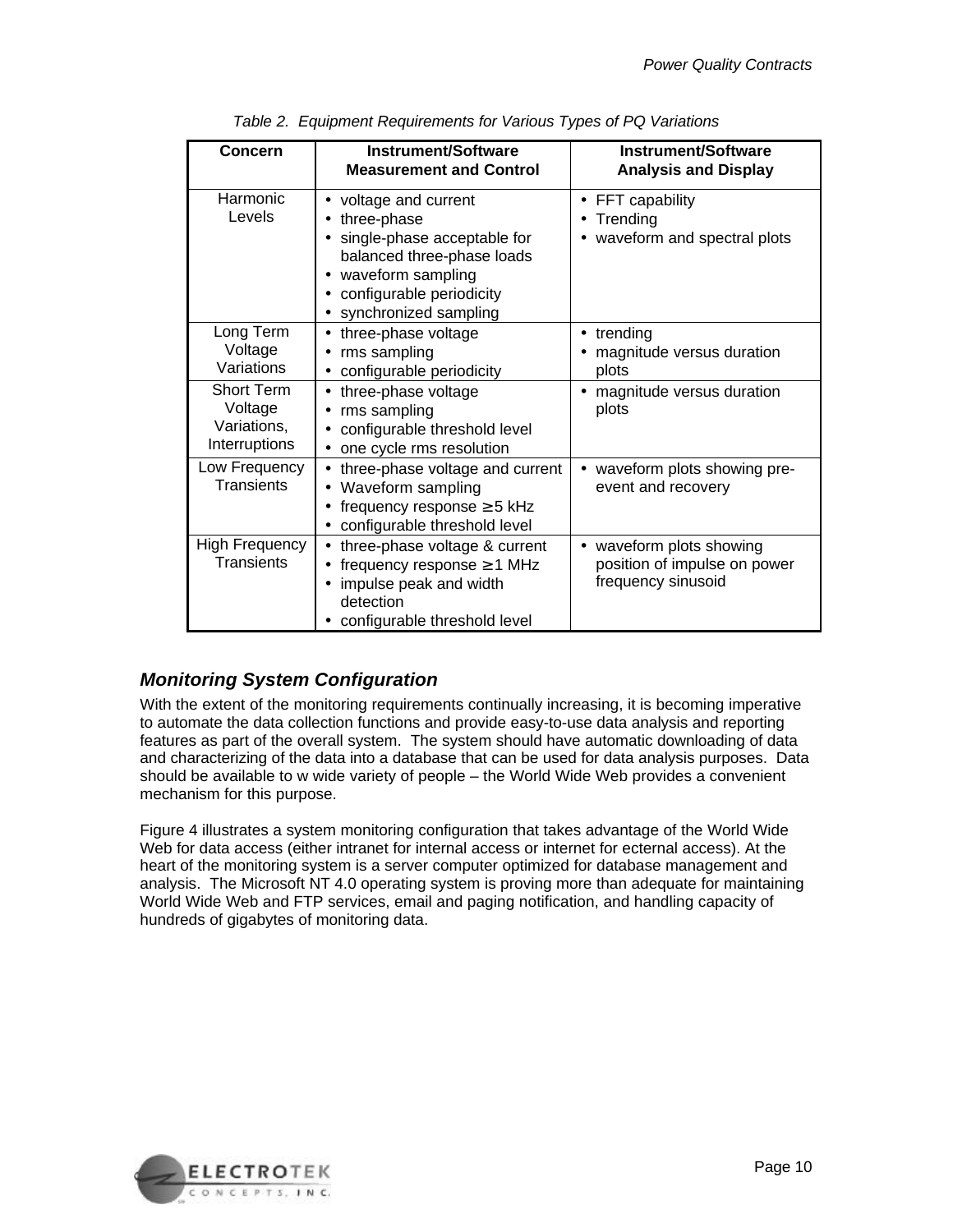

*Figure 4: Configuration for a System Type Power Quality Monitoring System*

## *Data Analysis Functions*

Once the data has been collected, it must be analyzed and presented in summary form for evaluation of contract compliance. In order to facilitate changing hardware capabilities, the system should be able to characterize data from a variety of different monitoring devices. Electrotek and EPRI have developed a data interchange format (PQDIF) to facilitate data collection and data analysis from different kinds of instruments.

Figure 5 illustrates different kinds of data reporting features that can be used for both steadystate power quality variations (trends and histograms) and disturbances (event lists, summary histograms, performance indices). These kinds of reports can be made available via a World Wide Web interface for sharing with field personnel or customers as part of a power quality contract performance evaluation and verification effort.

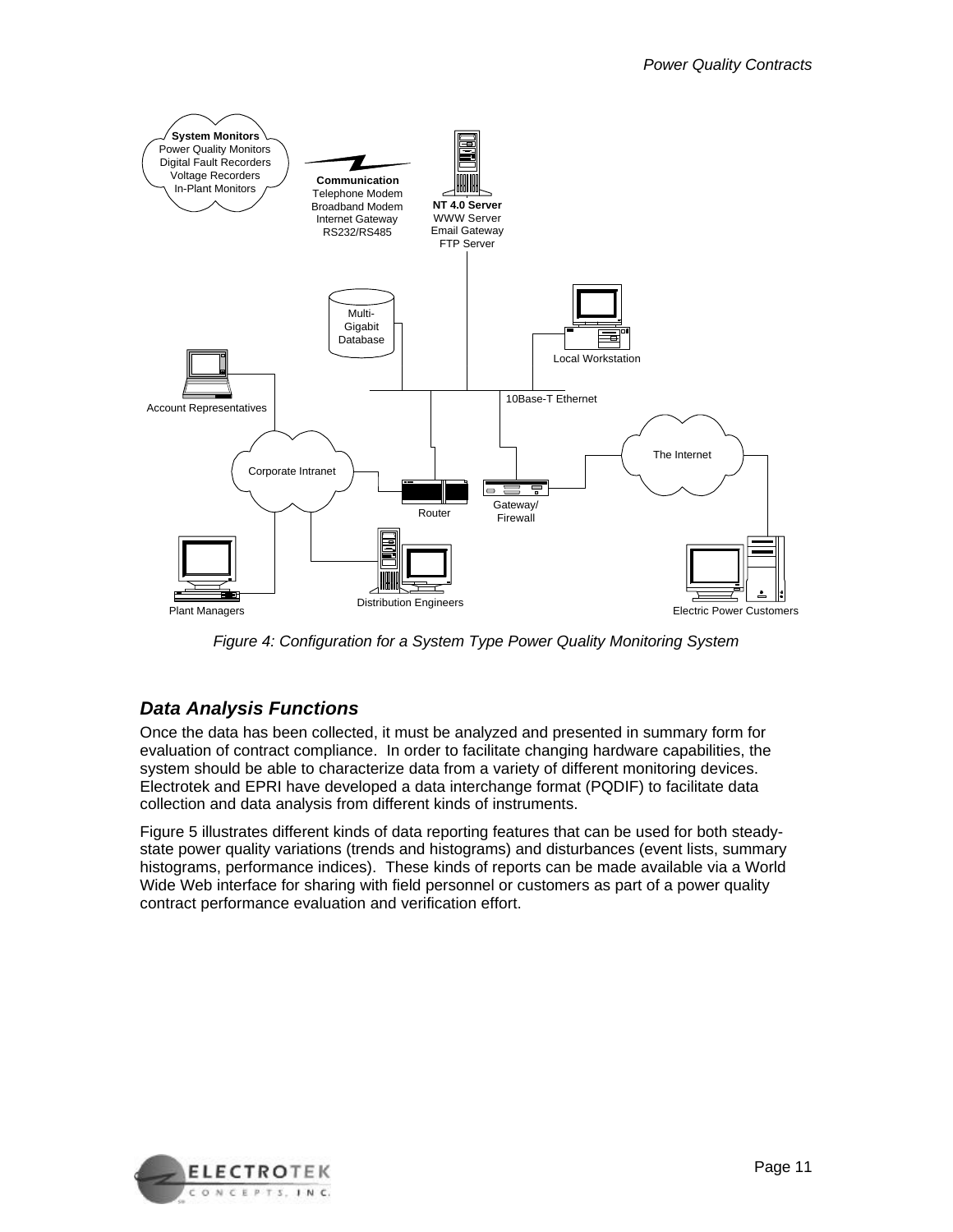



| <b>Monitoring</b> |                   | <b>Time Stamp</b>  |       | <b>Magnitude Duration</b> |                         |
|-------------------|-------------------|--------------------|-------|---------------------------|-------------------------|
| Site              | <b>Time Stamp</b> | (msec)             | Phase | (pu)                      | (cyc)                   |
| SITE3             | 04/02/95 04:11:31 | 690 A              |       | 0.893                     | 4                       |
| SITE <sub>1</sub> | 04/03/95 07:13:40 | 127                | C     | 0.702                     | 5                       |
| SITE3             | 04/04/95 10:31:49 | 127                | B     | 0.889                     | 12                      |
| SITE <sub>1</sub> | 04/04/95 10:57:05 | 377 A              |       | 0.547                     | 5                       |
| SITE <sub>2</sub> | 04/05/95 11:15:10 | 127 A              |       | 0.46                      | 4                       |
| SITE <sub>1</sub> | 04/08/95 07:35:58 | 127 <sub>C</sub>   |       | 0.714                     | 15                      |
| SITE3             | 04/08/95 11:09:35 | 377 A              |       | 0.148                     | 162                     |
| SITE <sub>2</sub> | 04/08/95 23:30:08 | 377 A              |       | 0.004                     | 117                     |
| SITE <sub>2</sub> | 04/09/95 00:07:01 | $315$ <sub>B</sub> |       | 0.82                      | 6                       |
| SITE <sub>2</sub> | 04/09/95 00:49:49 | 940 <sub>C</sub>   |       | 0.566                     | $\overline{2}$          |
| SITE3             | 04/10/95 04:55:21 | 252 A              |       | 0.628                     | 5                       |
| SITE <sub>2</sub> | 04/12/95 12:35:37 | 377 C              |       | 0.769                     | $\overline{\mathbf{c}}$ |
| SITE <sub>2</sub> | 04/14/95 10:22:49 | 65 A               |       | 0.478                     | 4                       |
| SITE <sub>2</sub> | 04/15/95 16:12:48 | 127                | C     | 0.888                     | 3                       |
| SITE3             | 04/18/95 15:40:33 | 690 A              |       | 0.623                     | 3                       |
| SITE3             | 04/18/95 15:44:05 | 377 <sub>B</sub>   |       | 0.893                     | 5                       |



*Figure 5b: Histogram of Steady-State Sampled Data*



*Figure 5c: Event Summaries Figure 5d: Voltage Sag Statistical Analysis*

## *Analytical Methods*

It may not be practical to install monitoring equipment at every customer or every location of interest on the system. In these cases, it is possible to use simulation techniques to estimate the power quality characteristics at system locations that are not specifically being monitored. The simulations can be used to essentially perform a state estimation function with input from the power quality monitoring results that are available. Figure 6 illustrates this approach in block diagram form. Using this state estimation technique, power quality performance indices can be calculated for any system location.